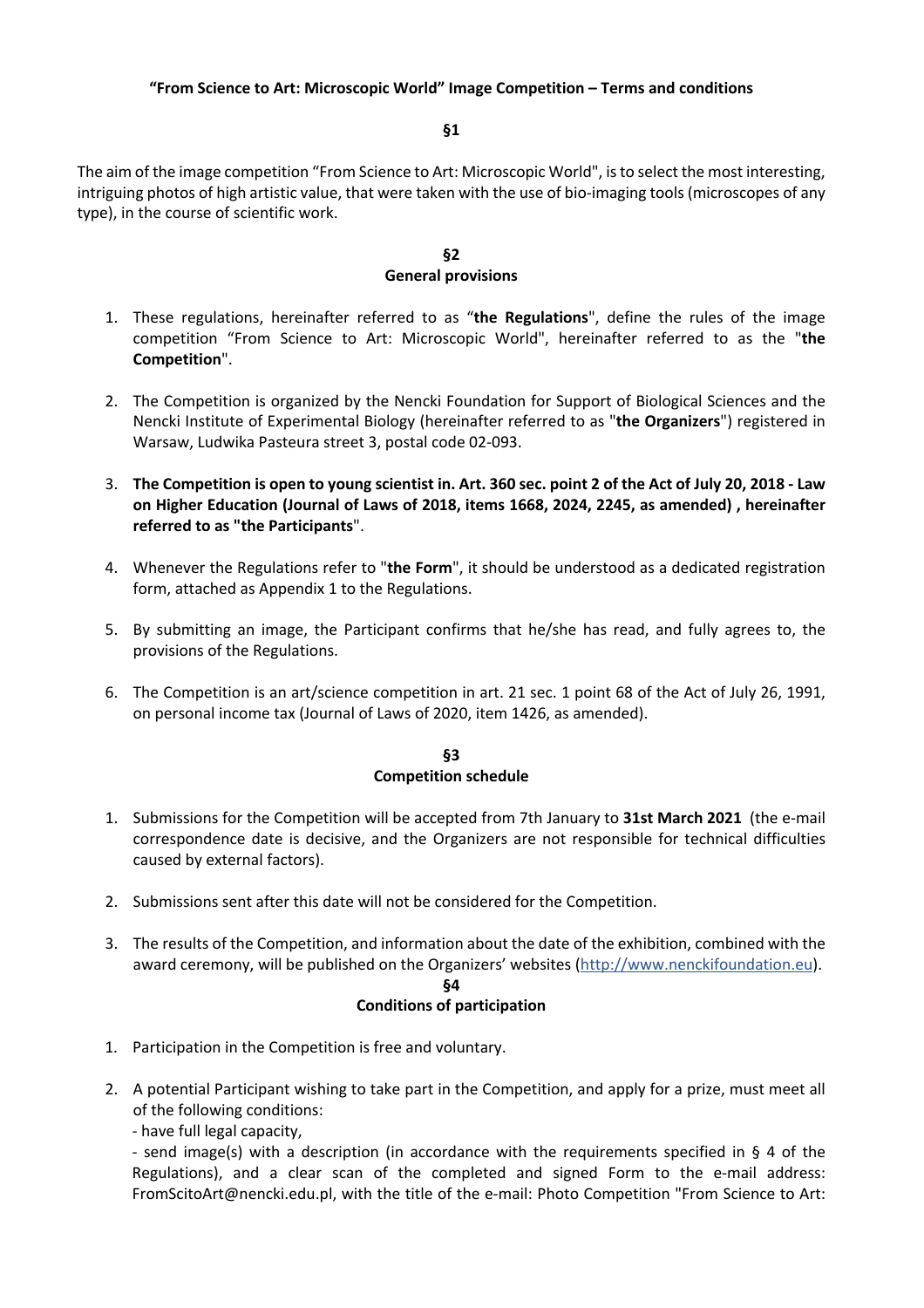Microscopic World". The application Form is available on the Organizers' websites: http://www.nenckifoundation.eu/download,

- 3. By entering the Competition, the Participant grants the Organizers the property copyrights to the submitted Photos, in accordance with the Annex to the Regulations, for the fields of use indicated within Appendix 3, to use, duplicate, modify, adapt, publish, or display (in whole or in part), the submitted Photos without wages, fees, or other compensations
- 4. By entering the Competition, the Participant agrees to the free use of personal data and personal image to the extent necessary to conduct the Competition [Appendix 2].
- 5. By entering the Competition, the Participant confirms that she/he is the author of the submitted Image, and in no way infringes the copyrights of other people. In the event of bringing legal action against the Organizers by third parties regarding copyright infringement and image rights, the Participant is obliged to pay for legal representation, court fees, as well as pay any compensation ordered by a court, or the cost of a settlement.

## **§4 Image requirements**

- 1. The subject of the Competition is a microscopic photograph (hereinafter referred to as the "**the Image**") made independently by a Participant using any type of microscope, sent with a description to the Organizer.
- 2. Images that were awarded in other competitions cannot be submitted.
- 3. The Images should meet the following requirements:
	- document format: .JPG or .TIFF,
	- minimum size: 2000 pixels (px) on the longest side,
	- minimum resolution: 300 dpi,
	- weight not exceeding 10 MB (JPG) or 20 MB (TIFF).
- 4. Description of the Image should include:
	- title of the picture;
	- a short description of the imaged object, maximum 300 words;
	- details of labeling technique (if any), equipment used to catch an image (camera, microscope, etc.), information about image modifications (if any).
- 5. Accepted methods of modifying raw image:
	- deconvolution,
	- 3D reconstruction,
	- using graphic software to process the whole, or part, of an image (including color, contrast, and light adjustments)
	- conversion of color photos to black and white/sepia
	- applying color filters,
	- cropping up to 40% of the image.
- 6. Photos that do not meet the requirements above will be excluded from the Competition.
- 7. Photos resulting from photomontage, including combining images from different files or fragments of the same file, will be excluded from the Competition.
- 8. In case of any doubts about the type of modification, the Participant can be requested to provide the file(s) as recorded by the camera. Failure to provide these files when requested, will lead to the exclusion of the submission.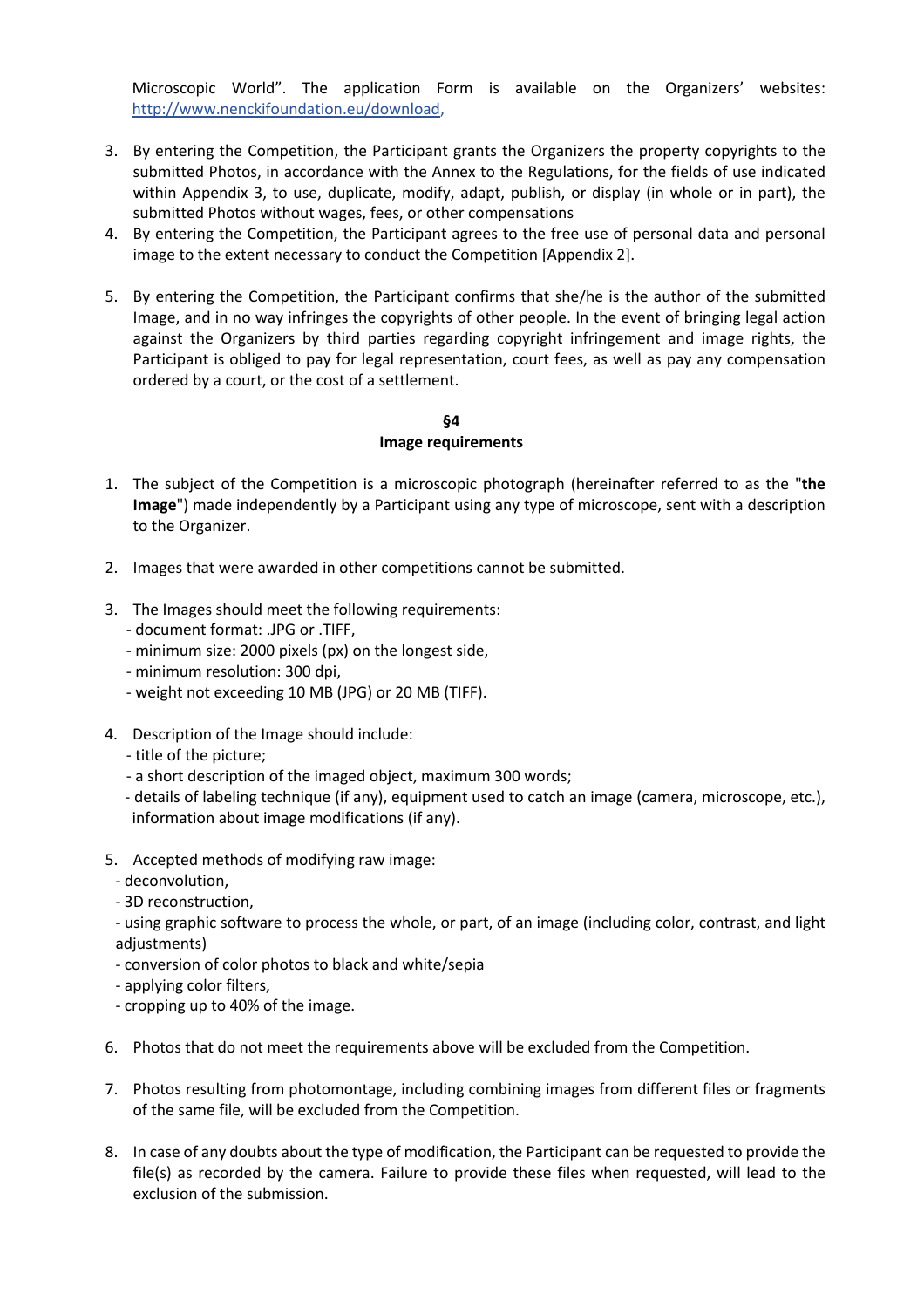- 9. The Participant is welcome to submit 1 or 2 Images, each of them as an individual email/entry, with a unique 8-character alphanumeric code generated during registration.
- 10. Files sent to the Competition must be named with a unique 8-character alphanumeric code, provided by the Participant in the Form
- 11. Each Image has to be an original creation of the Participant. The Participant has to be the first author of the submitted Images, and each Image itself must meet the features of work within the meaning of the Copyright Act. The Image sent to the Competition may not be posted earlier, or during the Competition on the Internet, with the exception of the Organizer's Website.

## **§5 Selection of winners**

- 1. The Competition will consist of two stages. The first stage will be the formal acceptance of submissions and selection of the 12 best Images for the second stage.
- 2. In the second stage, the 3 best Images ( $1^{st}$ ,  $2^{nd}$ , and  $3^{rd}$  prize winners), and Images of Distinction will be selected.
- 3. Submissions will be judged (in both, the first and second stages) by a jury composed of scientists, professional artists (including members of the Artistic Council of Nencki Art Collection), and representatives of companies that took patronage over the Competition.
- 4. Submissions will be judged because of:
	- The uniqueness of the Image;
	- Participant's creativity in terms of title and topic;
	- visual and artistic value of the Image.

## **§6**

### **The prizes**

- 1. During the Competition, three winners will be selected.
- 2. The prizes in the Competition are:
	- a. I prize: laptop
	- b. II prize: one-year software license: AI microscopy Aivia Web
	- c. III prize: tablet
- 3. Special awards for institutions with affiliate of the winners of the 1st-3rd prizes: a) 1st prize - a license covering a 6-month period of use of DRVision's software, 2nd and 3rd prize a license covering a 3-month period of use (for each institution) of DRVision software, which together with Sygnis Bio Technologies sp. Z o. O. Patronize the Competition. b) All winners will be given the opportunity to use, as a DEMO trial - for 2 weeks each, a highresolution system from the KAWA.SKA Sp. z o.o., one of the Competition's sponsors.
- 4. The patrons of the Competition, and the sponsors of the prizes for winners (Participants who will receive a prize for the 1<sup>st</sup>, 2<sup>nd</sup> or 3<sup>rd</sup> place and distinctions in the Competition), are the companies: KAWA.SKA Sp. z o.o., BioLike, Sygnis Bio Technologies sp. z o.o., DRVision, Olympus Polska, Carl Zeiss Sp. z o.o.
- 5. The 12 best Images will be showcased at the Nencki Exhibition Hall, as part of the temporary exhibition, and within the premises of the Institute, as part of a permanent exhibition.
- 6. The winners, and the images awarded with distinction, will be notified by email. The list of winners and awarded persons will be announced on the Organizers' website. The Organizers reserve the right to display photos from the award ceremony, including personal images of all awarded Participants with their personal data on the website.